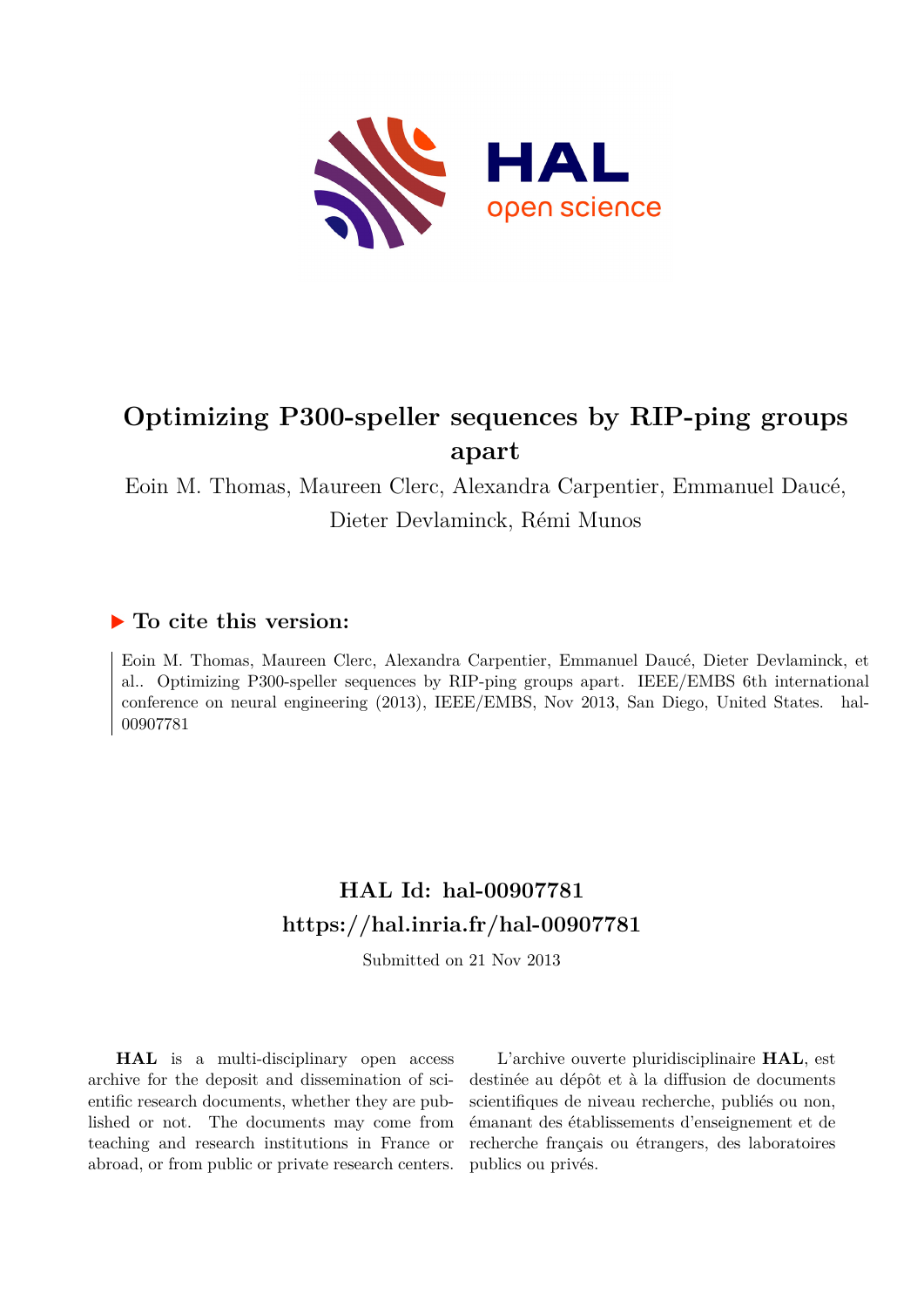# Optimizing P300-speller sequences by RIP-ping groups apart

Eoin Thomas<sup>1,2</sup>, Maureen Clerc\*<sup>,2</sup>, Alexandra Carpentier<sup>1</sup>, Emmanuel Daucé<sup>3,4</sup>, Dieter Devlaminck<sup>2</sup>, Rémi Munos<sup>1</sup>

*Abstract*—So far P300-speller design has put very little emphasis on the design of optimized flash patterns, a surprising fact given the importance of the sequence of flashes on the selection outcome. Previous work in this domain has consisted in studying consecutive flashes, to prevent the same letter or its neighbors from flashing consecutively. To this effect, the flashing letters form more random groups than the original row-column sequences for the P300 paradigm, but the groups remain fixed across repetitions. This has several important consequences, among which a lack of discrepancy between the scores of the different letters. The new approach proposed in this paper accumulates evidence for individual elements, and optimizes the sequences by relaxing the constraint that letters should belong to fixed groups across repetitions. The method is inspired by the theory of Restricted Isometry Property matrices in Compressed Sensing, and it can be applied to any display grid size, and for any target flash frequency. This leads to P300 sequences which are shown here to perform significantly better than the state of the art, in simulations and online tests.

### I. INTRODUCTION

The P300 speller is an assistive device based on electroencephalography (EEG) signals which allows a user to select letters from a visual display [1]. It is based on the well known P300 wave which is elicited by the expectation of a stimulus. In order to spell letters, groups of letters are flashed on-screen and pattern recognition algorithms are used to detect whether a P300 wave occurs, which indicates that the target letter was part of the flashed group. Under this paradigm, multiple flashes of the target letter are required in order to spell accurately.

Much current research on P300-speller design is dedicated to the visual presentation of stimuli, with the aim to improve the signal-to-noise ratio of the P300. Such studies have dealt with randomizing inter-stimulus interval [2], studying the impact of the visual appearance of the display [3], and changing background image during the flashing [4]. Reducing the occurrence of letters that flash consecutively, or whose close neighbors flash consecutively, was the motivation for Townsend et al. to propose the checkerboard flashing paradigm [5].

Another important opportunity for improving the P300 throughput is to improve the discriminability between the different letters. To this effect, Perrin and coworkers have designed novel stimulation paradigms in which the group to which a letter belongs varies at each series of flash repetitions [6]. This requires the individualization of P300 occurrence statistics at the level of letters instead of groups, and has the important side-benefit of allowing optimal stopping procedure when the system has reached a reliable decision [7]. The above-mentioned seminal work paves the way to further improvements of the P300 sequence presentation. However, one issue is that the size of the groups of letters flashed is tied to the number of elements available for selection.

Taking the classical 6 by 6 display grid as an example, rowcolumn flashing results in groups of 6 letters and an average target flash rate of 1/6. However, there are issues with rowcolumn flashing in the case of small display grids (target flash rate may be too high), large display grids (target flash rate may be too low) and non-square matrices where rows and columns will have different sizes and may even have empty elements. Large display matrices in particular are appealing as they allow the user to select from a large set of characters and symbols, which significantly boosts the bit-rate of the speller and allows for faster and more diverse communication. Large display grids have been investigated by [5], [8] and [9], however the sequences employed for flashing the elements are not optimised for faster search of the target letter.

In this paper, we present a method for generating the groups of flashed letters that improves the speed and reliability of the P300 speller. We optimize the letter presentation by using matrices that satisfy a kind of Restricted Isometry Property (RIP), guaranteeing minimal intersection between the groups of letters to be flashed within a repetition. This article first describes the theory of the P300 speller for letter selection in section II, we then use simulations to compare different approaches to flashing sequences in section III, and results are validated with online tests on two subjects in section IV.

# II. AN ELEMENT LEVEL DESCRIPTION OF THE P300 SPELLER

There are two automated stages to letter selection in the P300 speller. The first is the detection of the P300, while the second is the accumulation of evidence concerning all the letters.

# *A. P300 detection*

P300 detection is performed by analysing the EEG. After some preprocessing, an epoch of EEG is represented as a concatenation of time samples (locked to the stimulus) over several channels. This representation defines a feature vector  $x(t)$  for each stimulus presentation, i.e. every flash, indexed in time by t. Typically, classification is performed by some linear classifier which can be described by a weight vector  $\omega$ .

<sup>\*</sup> Contact author maureen.clerc@inria.fr

<sup>&</sup>lt;sup>1</sup> Sequel Project-Team, INRIA Lille Nord Europe, France

<sup>&</sup>lt;sup>2</sup> Athena Project-Team, INRIA Sophia Antipolis - Méditerranée, France  $3$  Ecole Centrale de Marseille, 38 Rue Frédéric Joliot Curie 13013 Marseille, France

<sup>&</sup>lt;sup>4</sup> INSERM, UMR 1106 "Institut de Neurosciences des Systemes", Faculté de Médecine, 27, Boulevard Jean Moulin - 13005 Marseille, France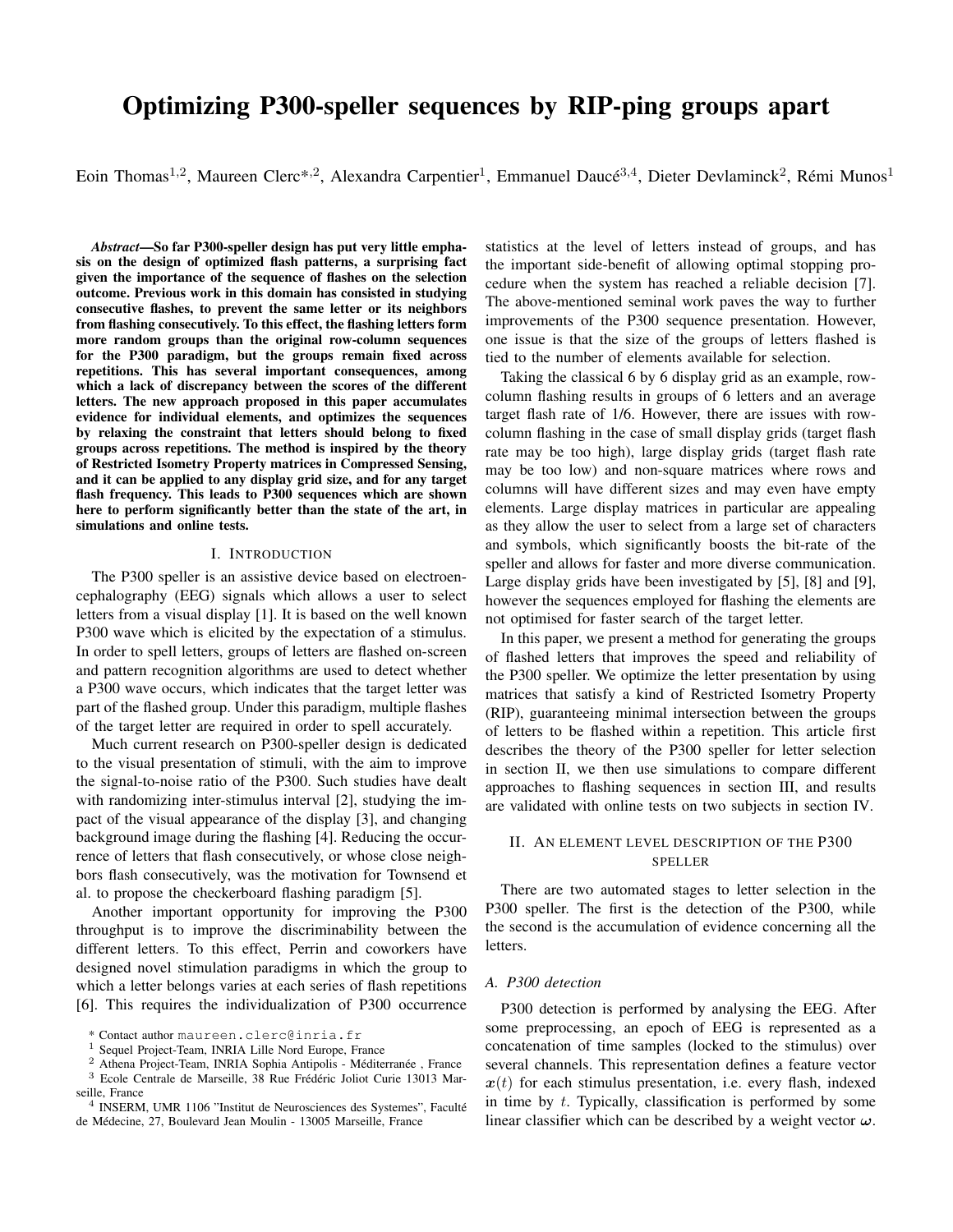The P300 detection problem is solved as follows:

$$
\hat{y}(t) = \boldsymbol{\omega}^{\top} \boldsymbol{x}(t) \tag{1}
$$

Thus, for each flash t, we have an estimate  $\hat{y}(t)$  of  $y(t)$ which indicates whether a P300 wave occurred or not. For the purpose of this study,  $\hat{y}(t)$  shall be binarized, and given the value 0 if no P300 was detected and 1 if a P300 was detected.

### *B. Letter selection*

In the second stage, the speller accumulates the evidence. At each stimulation, only  $n$  elements are flashed, i.e. a subset of the  $N$  elements in the display grid. For each flash, the letters flashed are indexed by  $a(t)$ , a binary vector of size N containing  $n$  non-zero elements. Based on this, the letters can be scored at each flash according to:

$$
\boldsymbol{\alpha}(t) = \boldsymbol{\alpha}(t-1) + \boldsymbol{a}(t)^{\top} \hat{y}(t) , \qquad (2)
$$

where  $\alpha(t)$  is a score vector of size N, which represents how many times a P300 wave was detected when the letter was flashed. All elements of  $\alpha(t)$  are initialized to 0 at  $t = 0$ . In a typical experiment, the number of flashes is set to  $T$ , and the element  $\hat{k}$  is selected that maximizes the accumulated evidence:

$$
\hat{k} = \underset{k}{\operatorname{argmax}} (\boldsymbol{\alpha}(T))
$$
 (3)

## *C. Early stopping*

For the discrete  $\alpha(t)$  used here, a simple early stopping rule can be used: the accumulation process is stopped if the most likely element has a score greater or equal than the next most likely plus a constant  $b_{es}$ . The term  $b_{es}$  can be modified to set the speed of letter selection. Generally, for the interface described in this article, a value of 1 for  $b_{es}$ resulted in premature stopping with many errors, and a value of 3 resulted in accurate but slow letter selection, as such  $b_{es}$ is given a value of 2 in all tests here.

# *D. Optimising the sequences*

The standard method of flashing the elements on-screen is to flash individual rows and columns alternatively. The target letter is then found by determining which row and which column are associated with the most P300 detections. Thus, a key aspect of the methodology in row-column flashing is the reliance on sets which only share a single element between them, i.e. any row intersects any column at only one element, and no elements are repeated among different rows.

There are issues with row-column, namely the number of double flashes and adjacent distractors which it produces. A simple solution which minimises adjacent distractors was proposed by Cecotti and Rivet [10], in which the rows and columns of a "logical" matrix are randomised and appear on a "physical" matrix. This results in groups which appear random on screen, but retain the properties of rows and columns. This idea was further developed by Perrin et al [7], to create dynamic random stimulation (DRS) sequences in which the randomisation from logical to physical matrix is changed after each repetition of all the rows and columns.

The benefits of DRS sequences are important, and currently represent the state of the art. However, as they are based on the rows and columns of a "logical" matrix of the same size as the display matrix, the target flash rate is tied to the size of the display grid. This can be problematic when the display matrix is small, overly large or simply non-square. Thus, we propose a method similar to DRS, however rather than employ a logical matrix, a template repetition is generated which gives the experimenter more control over the properties of the sequences.

The template is generated by an algorithm inspired by the restricted isometry property (RIP) used in the field of compressed sensing. Effectively, this means that sequences will share as few elements as possible among each other across a repetition. The algorithm which creates the template repetition is based on calculating the size of contiguous groups of elements which are flashed together. In Figure 1 a template repetition is shown. The algorithm iteratively creates each sequence by first flashing contiguous groups of size  $ceil(N * fr)$ where  $N$  is the number of elements (36 in the example) and  $fr$  is the target flashrate (1/4 in this example). For the next sequences, sets which have the lowest possible RIP constant with respect to the previous sequences are generated. This is done by creating multiple smaller contiguous groups of size  $\left(\frac{ceil(\text{ceil}(N * fr) * fr)}{r}\right)$ . Thus, after each  $1/fr$  sequences, a new set is created based on smaller contiguous groups, until all elements have a unique encoding in time.



Fig. 1. Element level representation of flashed elements, red indicates flashed elements. A 1 in 4 template for a 36 element grid is used as an example here. Note that one repetition requires 12 sequences, and there are no double flashes present in this template.

Henceforth, the described method for generating sequences is referred to as RIPRAND, as it is based on randomising RIP-based templates. Note that RIPRAND is equivalent to DRS if the group size is set to the square root of the number of elements in the display grid. In this article, we will compare these sequences to the basic row-column sequences, to randomly generated sequences (RAND) and to sequences generated via a RIP template, but utilising a fixed permutation over all repetitions, which will be referred to as RIP.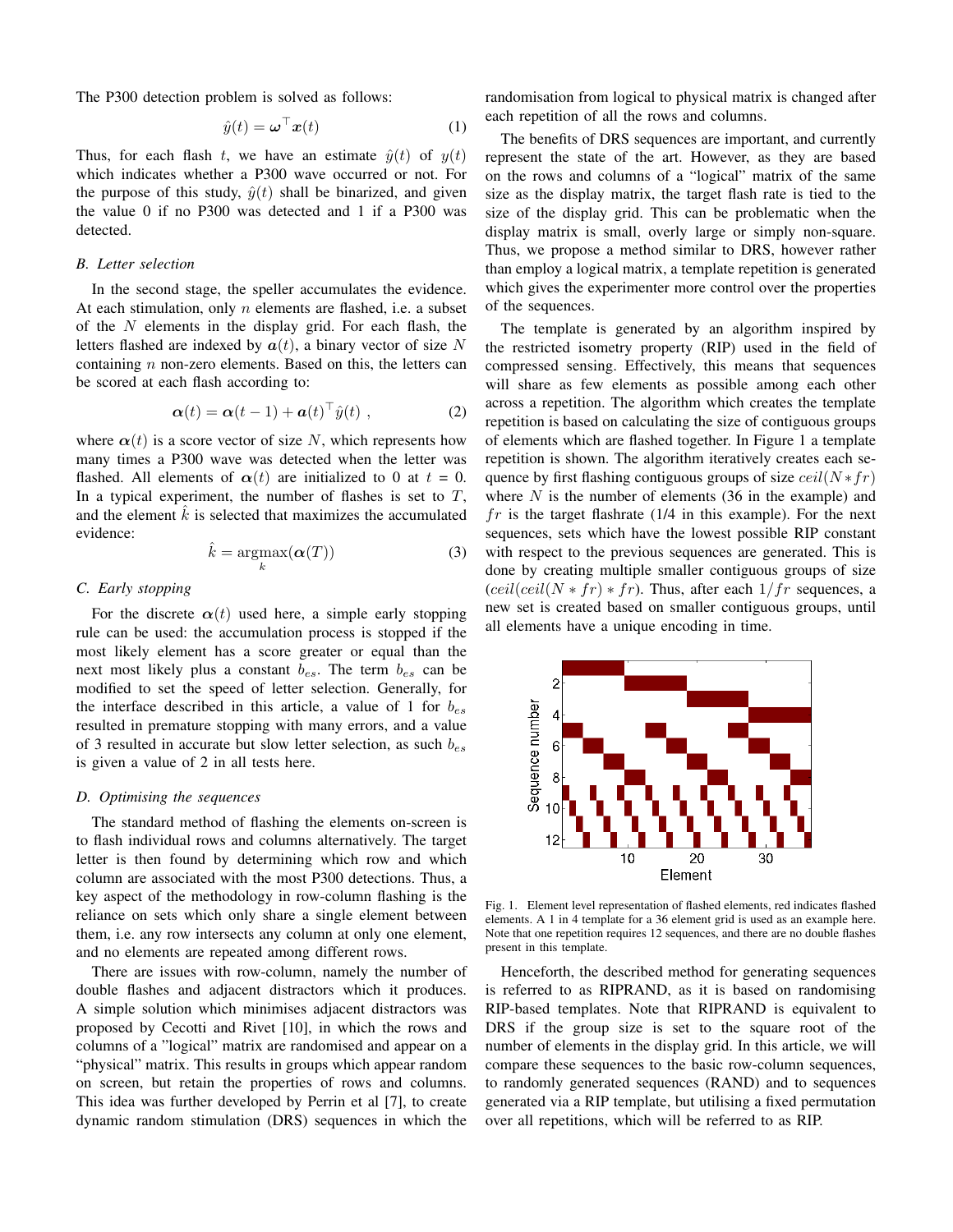#### III. SIMULATION RESULTS

The aim of this study is to investigate the impact of using different flashing sequences. From equation 2 it can be seen that the scores accumulate at each flash based on the vector  $a(t)$  and the classifier output  $\hat{y}(t)$ . As such, different sequence matrices A containing the  $a(t)$  over all flashes can be used with a simulated classifier output.

The simulated classifier output is as such:

if  $a_k^*(t) = 1$  then  $P(\hat{y}(t) = 1) = .6$ ,

if  $a_k^*(t) = 0$  then  $P(\hat{y}(t) = 0) = .9$ .

Where  $\hat{k}$  is the index of the target element. These detection rates were obtained based on the results of single trial classification of the P300 waves on data from 21 healthy subjects. The classification pipeline consisted of the XDAWN spatial filter [11] and a linear classifier. The simulated classifier can thus be considered as an average-performing P300 detection algorithm applied to an average subject, which is reflected by the relatively low true positive detection rate of 0.6.

The simulated results are thus achieved by simulating the decisions of a classifier while using different flashing sequences. A graphical example of the simulation can be seen in Figure 2. All the results in this section are reported on 1000 simulated letters per experiment. One aspect of the speller which is not reflected in the simulation is the modulation of the P300 based on different flashing procedures, i.e. in realistic conditions,  $y_t$  will be affected by the change in frequency of the target, by adjacent distractors and by double flashes.



Fig. 2. An example of accumulation based on 36 elements over 60 flashes, with element 1 as target. Each row of  $A$  represents the elements flashed in red, note that 6 elements are flashed at a time. The simulated classifier output is labelled as  $y$ , based on the rule given in Section III. The scores of the elements after 60 flashes are given by Alpha, note that the target (element 1) obtains a higher score than other elements after 60 flashes.

#### *A. Performance as a function of flashes*

The performance of the P300 speller can be given as the letter accuracy (percentage of target letters correctly identified) as a function of the number of flashes. In Figure 3, different types of sequences are contrasted based on a 36 element display grid. Note that row-column and RIP-based flashing have similar performance, whereas random groups and in particular RIPRAND-based flashing lead to improvements in accuracy for any given number of flashes. In this example, RIPRAND is equivalent to DRS.



Fig. 3. Simulation results for a 36 element display grid.

In Figure 4 a similar plot is shown, but for a 64 element grid. In this case, the full benefits of RIPRAND can be seen. A 64 element grid represents an 8x8 display, as such standard row-column flashing will result in a target flashrate of 1/8, as will any sequence based on randomised row-column such as the state of the art DRS, emulated here by RIPRAND 1/8. In this example, it can be seen that RIPRAND 1/6 improves over the current state of the art DRS (equivalent to RIPRAND 1/8 results).



Fig. 4. Simulation results for a 64 element display grid.

#### *B. Performance with early stopping*

The most relevant result is the performance of the algorithm when combined with early stopping. These results can be found in Table I, where the performance benefits of RIPRAND are even clearer. Indeed, RIPRAND 1/6 is particularly effective both for a 6x6 display and an 8x8 display. Note that RIPRAND sequences result in a simpler early stopping rule as compared to the RAND sequences in which elements are flashed unevenly. This leads to a greater improvement in performance than expected from Figures 3 and 4.

#### IV. ONLINE RESULTS

The methods proposed in this article were tested online in a proof of concept experiment with 2 subjects. Both subjects